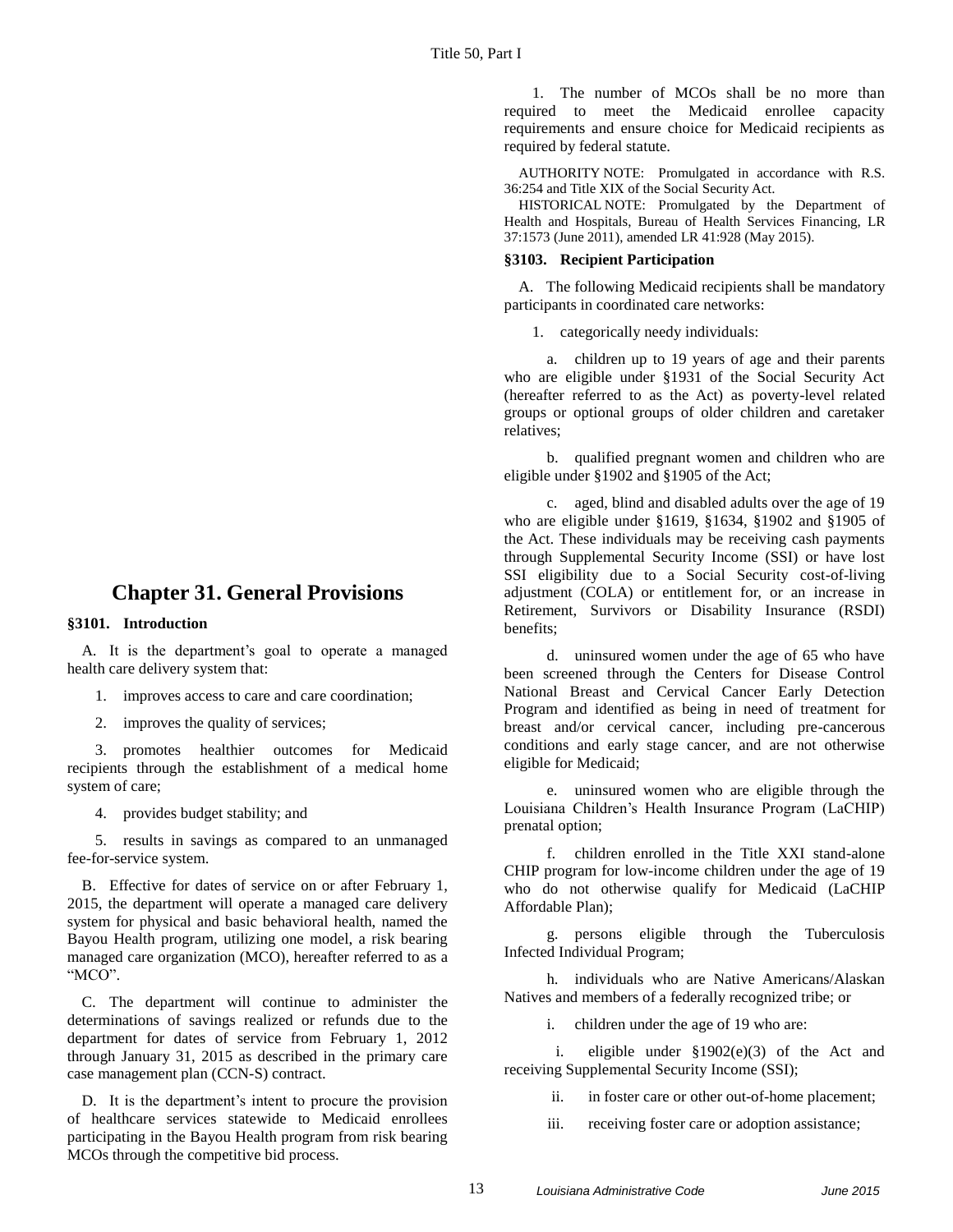or

iv. receiving services through a family-centered, community-based coordinated care system that receives grant funds under  $\S 501(a)(1)(D)$  of Title V, and is defined by the department in terms of either program participation of special health care needs; or

enrolled in the Family Opportunity Act Medicaid Buy-In Program;

2. medically needy individuals:

a. individuals and families who have more income than is allowed for Medicaid eligibility, but who meet the standards for the Regular Medically Needy Program; and

3. individuals receiving hospice services who are not otherwise excluded because of their status as a Medicare dual eligible recipient, or a resident of a long-term care facility (nursing facility or intermediate care facility for persons with intellectual disabilities).

B. Voluntary Participants

1. Participation in an MCO is voluntary for

a. individuals who receive home and communitybased waiver services; and

b. effective February 1, 2015, children under the age of 21 who are listed on the New Opportunities Waiver Request for Services Registry. These children are identified as *Chisholm* class members:

i. For purposes of these provisions, *Chisholm* class members shall be defined as those children identified in the *Melanie Chisholm, et al vs. Kathy Kliebert* (or her successor) class action litigation.

ii. *Chisholm* class members and home and community-based waiver recipients shall be exempt from the auto-assignment process and must proactively seek enrollment into an available health plan.

C. The enrollment broker will ensure that all participants are notified at the time of enrollment that they may request dis-enrollment from the MCO at any time for cause. All voluntary opt-in populations can dis-enroll from the MCO and return to legacy Medicaid at any time without cause.

D. Participation Exclusion

1. The following Medicaid and/or CHIP recipients are excluded from participation in an MCO and cannot voluntarily enroll in a MCO. Individuals who:

a. are both Medicare and Medicaid recipients;

b. reside in a long-term care facility (nursing facility or intermediate care facility for persons with intellectual disabilities);

c. receive services through the Program of All-Inclusive Care for the Elderly (PACE);

d. have a limited period of eligibility such as eligibility through the Spend-down Medically Needy Program or emergency services only;

e. are participants in the Take Charge Plus Program;

f. are participants in the Greater New Orleans Community Health Connection (GNOCHC) Program.

g. - h.i. Reserved.

E. The department reserves the right to institute a medical exemption process for certain medically high risk recipients that may warrant the direct care and supervision of a non-primary care specialist on a case by case basis.

AUTHORITY NOTE: Promulgated in accordance with R.S. 36:254 and Title XIX of the Social Security Act.

HISTORICAL NOTE: Promulgated by the Department of Health and Hospitals, Bureau of Health Services Financing, LR 37:1573 (June 2011), amended LR 40:310 (February 2014), LR 40:1096 (June 2014), LR 40:2258 (November 2014), LR 41:929 (May 2015).

### **§3105. Enrollment Process**

A. The MCO shall abide by all enrollment and disenrollment policy and procedures as outlined in the contract developed by the department.

B. The department will contract with an enrollment broker who will be responsible for the enrollment and disenrollment process for MCO participants. The enrollment broker shall be:

1. the primary contact for Medicaid recipients regarding the MCO enrollment and disenrollment process, and shall assist the recipient to enroll in an MCO;

2. the only authorized entity, other than the department, to assist a Medicaid recipient in the selection of an MCO; and

3. responsible for notifying all MCO members of their enrollment and disenrollment rights and responsibilities within the timeframe specified in the contract.

C. Enrollment Period. The annual enrollment of an MCO member shall be for a period of up to 12 months from the date of enrollment, contingent upon his/her continued Medicaid and MCO eligibility. A member shall remain enrolled in the MCO until:

1. DHH or its enrollment broker approves the member's written, electronic or oral request to disenroll or transfer to another MCO for cause; or

2. the annual open enrollment period or after the lockin period; or

3. the member becomes ineligible for Medicaid and/or the MCO program.

D. Enrollment of Newborns. Newborns of Medicaid eligible mothers who are enrolled at the time of the newborn's birth will be automatically enrolled with the mother's MCO, retroactive to the month of the newborn's birth.

1. If there is an administrative delay in enrolling the newborn and costs are incurred during that period, the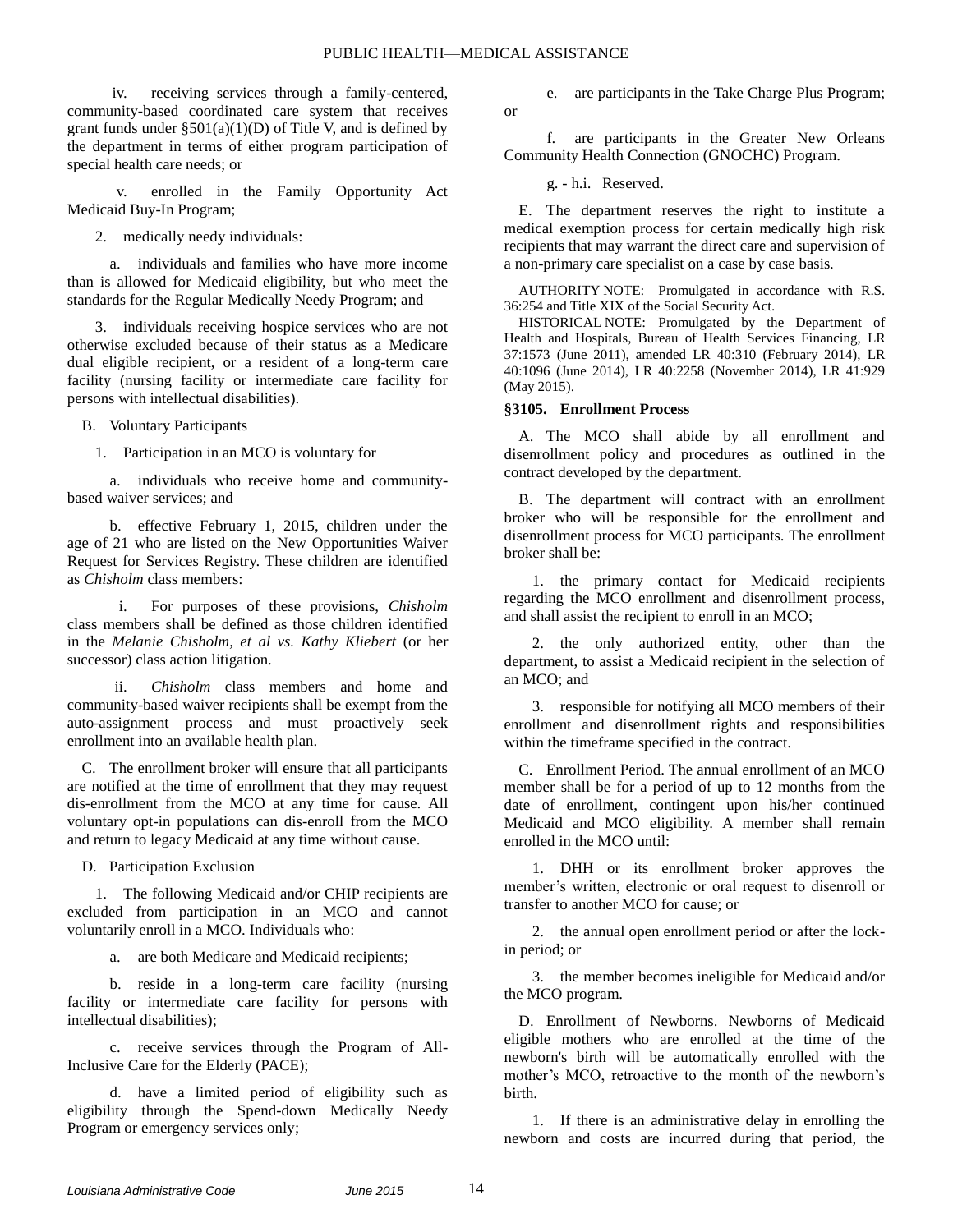member shall be held harmless for those costs and the MCO shall pay for these services.

2. The MCO and its providers shall be required to:

a. report the birth of a newborn within 48 hours by requesting a Medicaid identification (ID) number through the department's online system for requesting Medicaid ID numbers; and

b. complete and submit any other Medicaid enrollment form required by the department.

E. Selection of an MCO

1. As part of the eligibility determination process, Medicaid and LaCHIP applicants, for whom the department determines eligibility, shall receive information and assistance with making informed choices about participating MCOs from the enrollment broker. These individuals will be afforded the opportunity to indicate the plan of their choice on their Medicaid financial application form or in a subsequent contract with the department prior to determination of Medicaid eligibility.

2. All new recipients who have made a proactive selection of an MCO shall have that MCO choice transmitted to the Enrollment Broker immediately upon determination of Medicaid or LaCHIP eligibility. The member will be assigned to the MCO of their choosing unless the plan is otherwise restricted by the department.

a. Recipients who fail to choose a CCN shall be automatically assigned to a CCN by the enrollment broker and the CCN shall be responsible to assign the member to a PCP if a PCP is not selected at the time of enrollment into the CCN.

i. Recipients of home and community-based services and Chisholm class members shall be exempt from automatic assignment to a CCN.

3. All new recipients shall be immediately automatically assigned to an MCO by the enrollment broker if they did not select an MCO during the financial eligibility determination process.

4. All new recipients will be given 90 days to change plans if they so choose.

a. Recipients of home and community-based services and *Chisholm* class members shall be exempt from automatic assignment to an MCO.

5. The following provisions will be applicable for recipients who are mandatory participants.

a. If there are two or more MCOs in a department designated service area in which the recipient resides, they shall select one.

b. Recipients may request to transfer out of the MCO for cause and the effective date of enrollment into the new plan shall be no later than the first day of the second month following the calendar month that the request for disenrollment is filed.

F. Automatic Assignment Process

1. The following participants shall be automatically assigned to an MCO by the enrollment broker in accordance with the department's algorithm/formula and the provisions of §3105.E:

a. mandatory MCO participants;

b. pregnant women with Medicaid eligibility limited to prenatal care, delivery, and post-partum services; and

c. other recipients as determined by the department.

2. MCO automatic assignments shall take into consideration factors including, but not limited to:

a. assigning members of family units to the same MCO;

b. existing provider-enrollee relationships;

c. previous MCO-enrollee relationship;

d. MCO capacity; and

e. MCO performance outcome indicators.

3. MCO assignment methodology shall be available to recipients upon request to the enrollment broker.

G. Selection or Automatic Assignment of a Primary Care Provider

1. The MCO is responsible to develop a PCP automatic assignment methodology in accordance with the department's requirements for the assignment of a PCP to an enrollee who:

a. does not make a PCP selection after being offered a reasonable opportunity by the MCO to select a PCP;

b. selects a PCP within the MCO that has reached their maximum physician/patient ratio; or

c. selects a PCP within the MCO that has restrictions/limitations (e.g. pediatric only practice).

2. The PCP automatically assigned to the member shall be located within geographic access standards, as specified in the contract, of the member's home and/or who best meets the needs of the member. Members for whom an MCO is the secondary payor will not be assigned to a PCP by the MCO, unless the member requests that the MCO do so.

3. If the enrollee does not select an MCO and is automatically assigned to a PCP by the MCO, the MCO shall allow the enrollee to change PCP, at least once, during the first 90 days from the date of assignment to the PCP. Effective the ninety-first day, a member may be locked into the PCP assignment for a period of up to nine months beginning from the original date that he/she was assigned to the MCO.

4. If a member requests to change his/her PCP for cause at any time during the enrollment period, the MCO must agree to grant the request.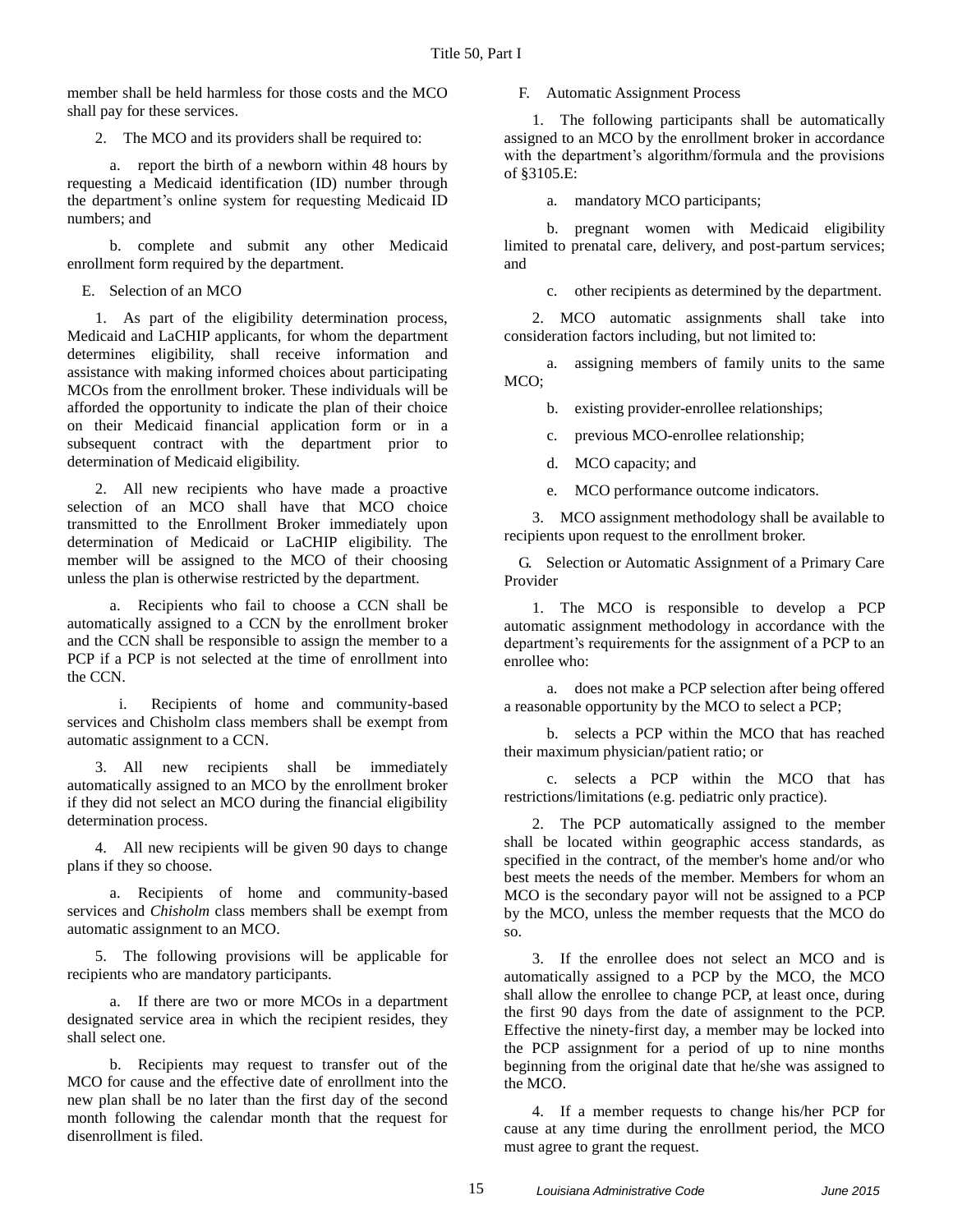## H. Lock-In Period

1. Members have 90 days from the initial date of enrollment into an MCO in which they may change the MCO for any reason. Medicaid enrollees may only change MCOs without cause within the initial 90 days of enrollment in an MCO. After the initial 90-day period, Medicaid enrollees/members shall be locked into an MCO until the annual open enrollment period, unless disenrolled under one of the conditions described in this Section.

I. Annual Open Enrollment

1. The department will provide an opportunity for all MCO members to retain or select a new MCO during an annual open enrollment period. Notification will be sent to each MCO member and voluntary members who have opted out of participation in Bayou health at least 60 days prior to the effective date of the annual open enrollment. Each MCO member shall receive information and the offer of assistance with making informed choices about MCOs in their area and the availability of choice counseling.

2. Members shall have the opportunity to talk with an enrollment broker representative who shall provide additional information to assist in choosing the appropriate MCO. The enrollment broker shall provide the individual with information on each MCO from which they may select.

3. During the open enrollment period, each Medicaid enrollee shall be given the option to either remain in their existing MCO or select a new MCO. The 90-day option to change is not applicable to MCO linkages as a result of open enrollment.

AUTHORITY NOTE: Promulgated in accordance with R.S. 36:254 and Title XIX of the Social Security Act.

HISTORICAL NOTE: Promulgated by the Department of Health and Hospitals, Bureau of Health Services Financing, LR 37:1574 (June 2011), amended LR 40:310 (February 2014), LR 40:1097 (June 2014), LR 41:929 (May 2015).

### **§3107. Disenrollment and Change of Managed Care Organization**

A. A member may request disenrollment from an MCO for cause at any time, effective no later than the first day of the second month following the month in which the member files the request.

B. A member may request disenrollment from an MCO without cause at the following times:

1. during the 90 days following the date of the member's initial enrollment with the MCO or the date the department sends the member notice of the enrollment, whichever is later;

2. at least once a year during the member's annual open enrollment period thereafter;

3. upon automatic re-enrollment if a temporary loss of Medicaid eligibility has caused the member to miss the annual open enrollment opportunity; or

4. if the department imposes the intermediate sanction against the MCO which grants enrollees the right to terminate enrollment without cause and notifies the affected enrollees of their right to disenroll.

C. All member-initiated disenrollment requests must be made to the enrollment broker.

1. Oral requests to disenroll shall be confirmed by the enrollment broker by return call with written documentation, or in writing to the requestor.

2. A member's oral or written request to disenroll must be acted on no later than the first day of the second month following the month in which the member filed the request. If not, the request shall be considered approved.

3. If the disenrollment request is denied, the member may access the state's fair hearing process as outlined in the contract.

4. The effective date of disenrollment shall be no later than the first day of the second month following the calendar month the request for disenrollment is filed.

D. Disenrollment for Cause

1. A member may initiate disenrollment or transfer from their assigned MCO after the first 90 days of enrollment for cause at any time. The following circumstances are cause for disenrollment:

a. the MCO does not, because of moral or religious objections, cover the service that the member seeks;

b. the member needs related services to be performed at the same time, not all related services are available within the MCO and the member's PCP or another provider determines that receiving the services separately would subject the member to unnecessary risk;

c. the contract between the MCO and the department is terminated;

d. to implement the decision of a hearing officer in an appeal proceeding by the member against the MCO or as ordered by a court of law; and

e. other reasons including, but not limited to:

i. poor quality of care;

ii. lack of access to services covered under the contract; or

iii. documented lack of access to providers experienced in dealing with the enrollee's health care needs.

E. Involuntary Disenrollment

1. The MCO may submit an involuntary disenrollment request to the enrollment broker, with proper documentation, for the following reasons:

a. fraudulent use of the MCO identification card. In such cases, the MCO shall report the incident to the Bureau of Health Services Financing; or

b. the member's behavior is disruptive, unruly, abusive or uncooperative to the extent that his/her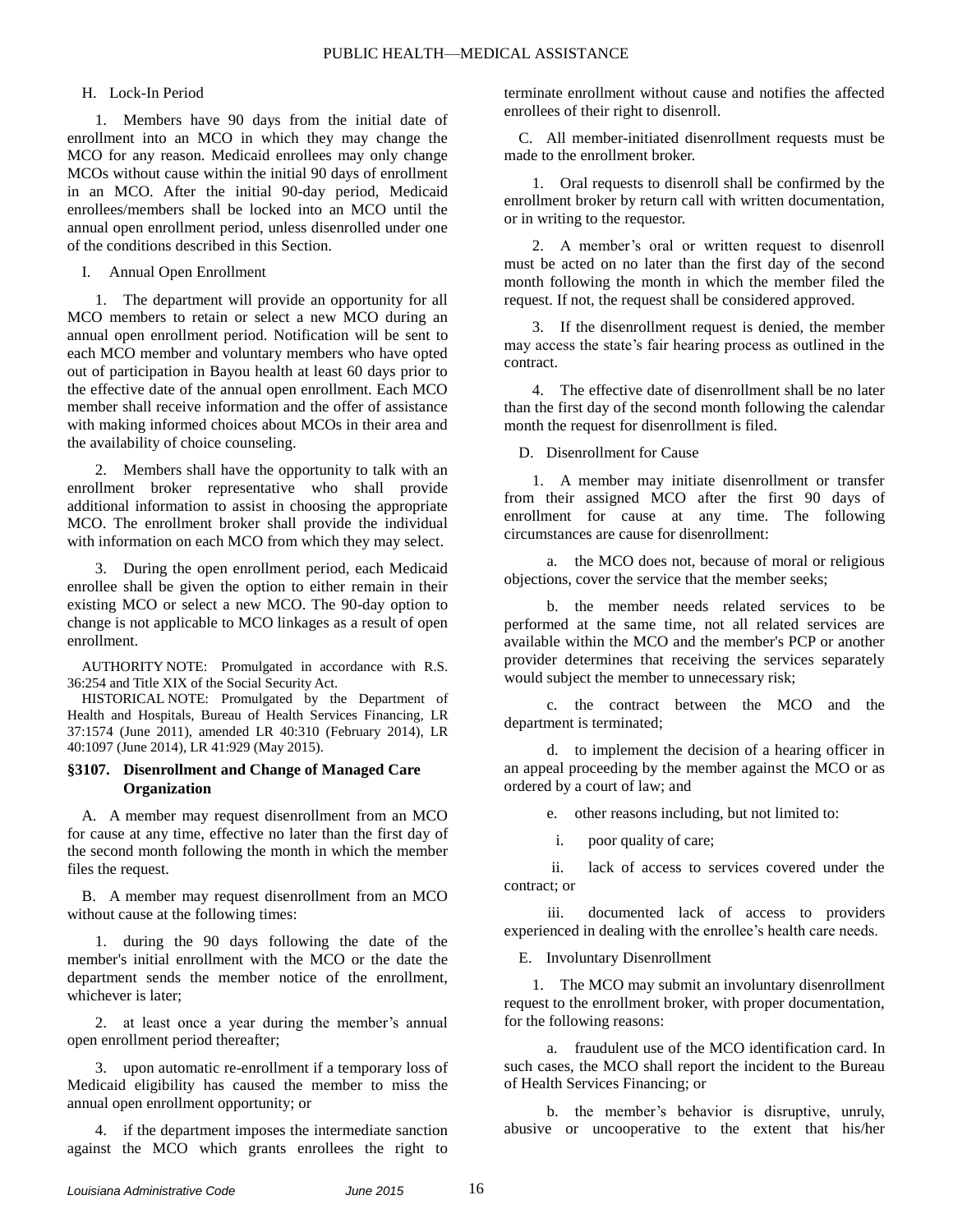enrollment seriously impairs the MCO's ability to furnish services to either the member or other members.

2. The MCO shall promptly submit such disenrollment requests to the enrollment broker. The effective date of an involuntary disenrollment shall not be earlier than 45 calendar days after the occurrence of the event that prompted the request for involuntary disenrollment. The MCO shall ensure that involuntary disenrollment documents are maintained in an identifiable member record.

3. All requests will be reviewed on a case-by-case basis and subject to the sole discretion of the department. All decisions are final and are not subject to MCO dispute or appeal.

4. The MCO may not request disenrollment because of a member's:

a. health diagnosis;

b. adverse change in health status;

c. utilization of medical services;

d. diminished mental capacity;

e. pre-existing medical condition;

f. refusal of medical care or diagnostic testing;

g. uncooperative or disruptive behavior resulting from his or her special needs, unless it seriously impairs the MCO's ability to furnish services to either this particular member or other members as defined in this Subsection;

h. attempt to exercise his/her rights under the MCO's grievance system; or

attempt to exercise his/her right to change, for cause, the primary care provider that he/she has chosen or been assigned.

F. Department Initiated Disenrollment

1. The department will notify the MCO of the member's disenrollment due to the following reasons:

a. loss of Medicaid eligibility or loss of MCO enrollment eligibility;

b. death of a member;

c. member's intentional submission of fraudulent information;

d. member becomes an inmate of a public institution;

e. member moves out of state;

f. member becomes Medicare eligible;

g. member is placed in a nursing facility or intermediate care facility for persons with intellectual disabilities;

h. loss of MCO's participation.

G. If the MCO ceases participation in the Medicaid Program, the MCO shall notify the department in accordance with the termination procedures described in the contract.

1. The enrollment broker will notify MCO members of the choices of remaining MCOs.

2. The exiting MCO shall assist the department in transitioning the MCO members to another MCO.

AUTHORITY NOTE: Promulgated in accordance with R.S. 36:254 and Title XIX of the Social Security Act.

HISTORICAL NOTE: Promulgated by the Department of Health and Hospitals, Bureau of Health Services Financing, LR 37:1575 (June 2011), amended LR 40:311 (February 2014), LR 41:930 (May 2015).

#### **§3109. Member Rights and Responsibilities**

A. The MCO member's rights shall include, but are not limited to the right to:

1. receive information in accordance with federal regulations and a*s* described in the contract and department issued guides;

2. receive courteous, considerate and respectful treatment provided with due consideration for the member's dignity and privacy;

3. receive information on available treatment options and alternatives in a manner appropriate to the member's condition and ability to understand;

4. participate in treatment decisions, including the right to:

a. refuse treatment;

b. complete information about their specific condition and treatment options including, but not limited to the right to receive services in a home or community setting or in an institutional setting if desired;

c. seek second opinions;

d. information about available experimental treatments and clinical trials and how such research can be accessed; and

e. assistance with care coordination from the PCP's office;

5. be free from any form of restraint or seclusion as a means of coercion, discipline, retaliation or convenience;

6. express a concern about their MCO or the care it provides, or appeal an MCO decision, and receive a response in a reasonable period of time;

7. receive a copy of their medical records, including, if the HIPAA privacy rule applies, the right to request that the records be amended or corrected as allowed in federal regulations;

8. be furnished health care services in accordance with federal regulations governing access standards;

9. implement an advance directive as required in federal regulations: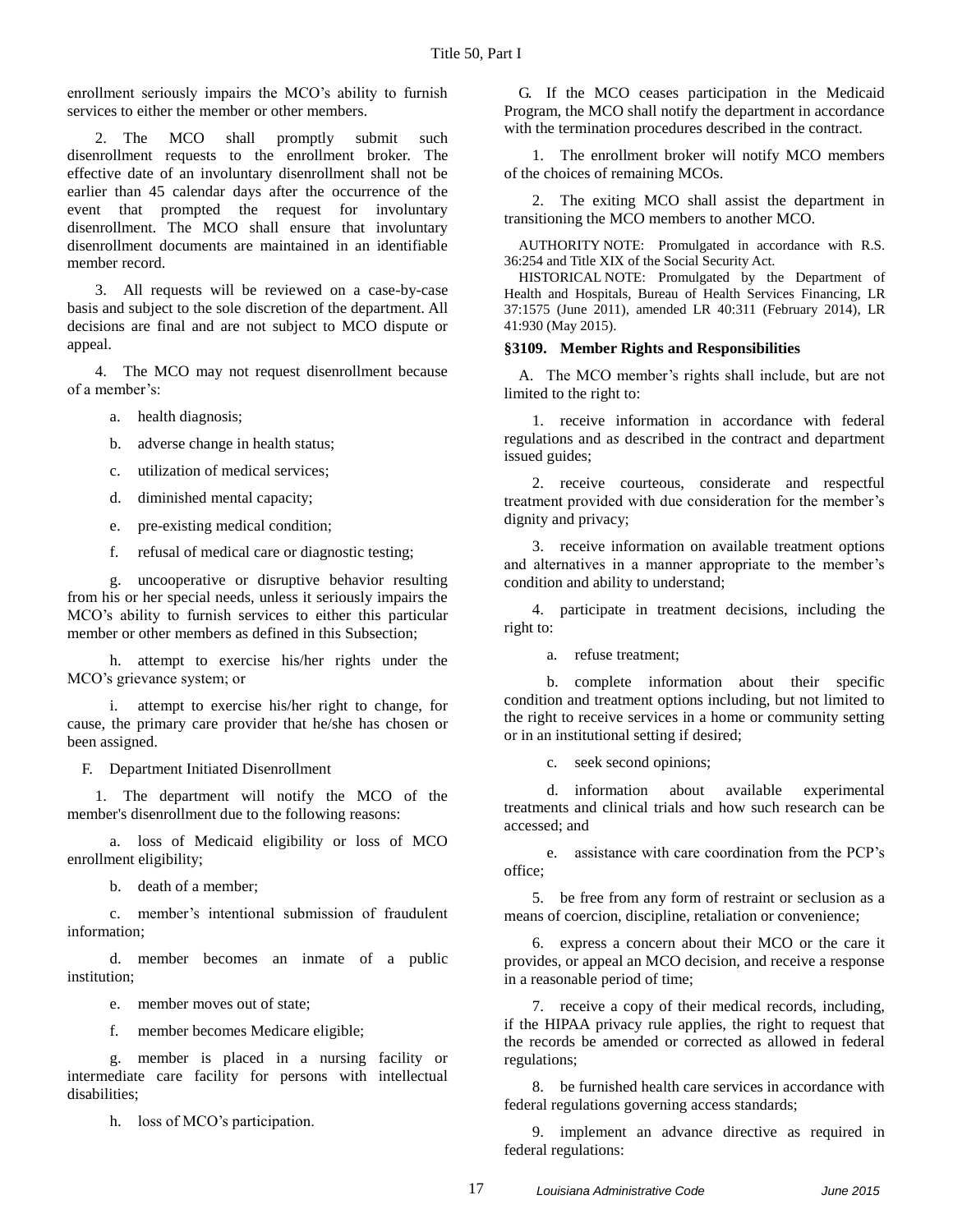a. the MCO must provide adult enrollees with written information on advanced directive policies and include a description of applicable state law. The written information must reflect changes in state law as soon as possible, but no later than 90 days after the effective date of change;

b. members have the right to file a grievance concerning noncompliance with the advance directive requirements to the department or other appropriate licensing or certification agency as allowed in federal regulations;

10. choose his/her health professional to the extent possible and appropriate in accordance with federal regulations; and

11. be furnished health care services in accordance with federal regulations.

B. Members shall have the freedom to exercise the rights described herein without any adverse effect on the member's treatment by the department or the MCO, or its contractors or providers.

C. The MCO member's responsibilities shall include, but are not limited to:

1. informing the MCO of the loss or theft of their MCO identification card;

2. presenting their identification card when using health care services;

3. being familiar with the MCO's policies and procedures to the best of his/her abilities;

4. contacting the MCO, by telephone or in writing (formal letter or electronically, including email), to obtain information and have questions clarified;

5. providing participating network providers with accurate and complete medical information;

6. following the prescribed treatment of care recommended by the provider or letting the provider know the reasons the treatment cannot be followed, as soon as possible;

7. making every effort to keep any agreed upon appointments and follow-up appointments and contacting the provider in advance if they are unable to do so; and

8. accessing preventive care services.

AUTHORITY NOTE: Promulgated in accordance with R.S. 36:254 and Title XIX of the Social Security Act.

HISTORICAL NOTE: Promulgated by the Department of Health and Hospitals, Bureau of Health Services Financing, LR 37:1576 (June 2011), amended LR 40:311 (February 2014), LR 41:930 (May 2015).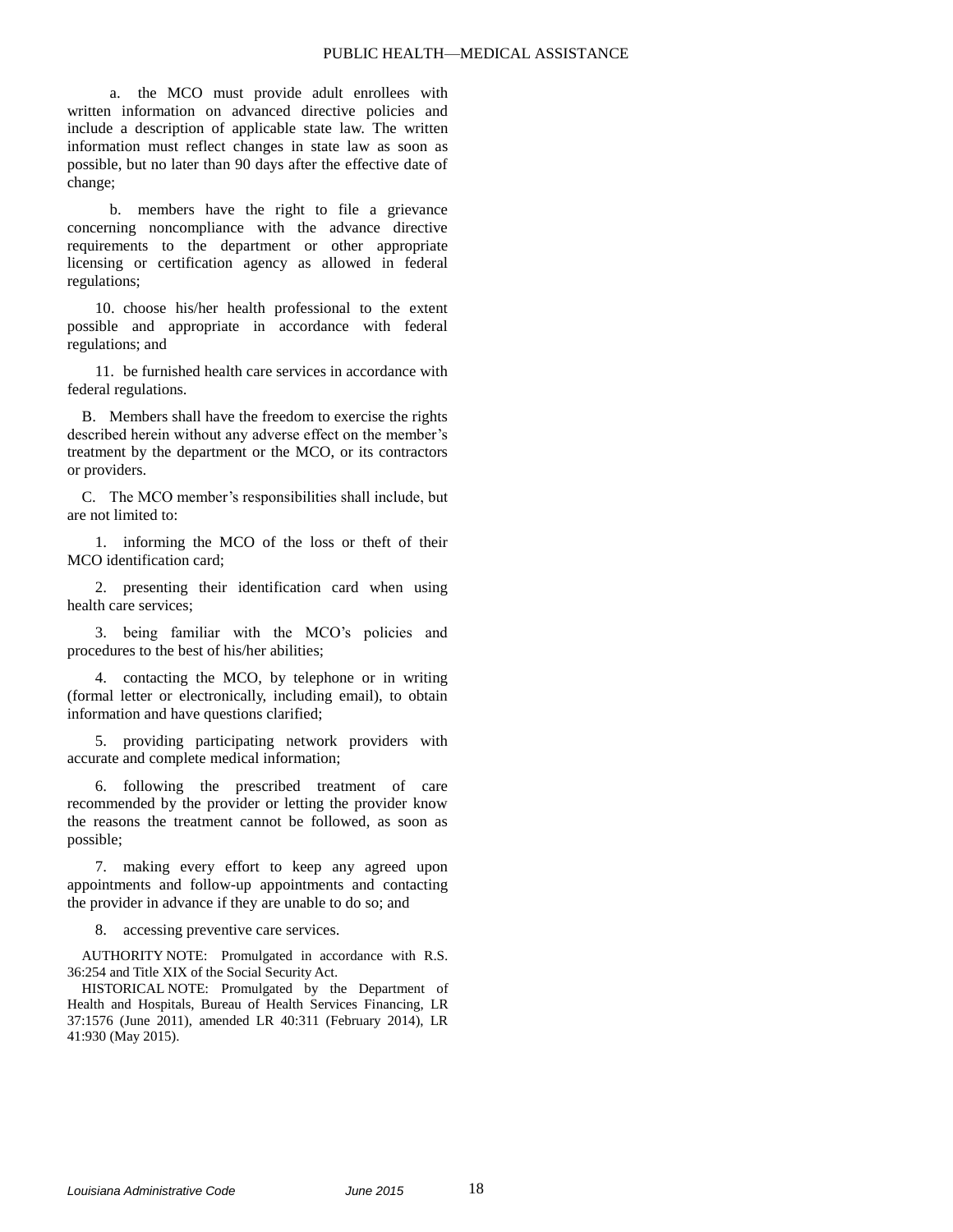Title 50, Part I

# **Chapter 35. Managed Care Organization Participation Criteria**

#### **§3501. Participation Requirements**

A. In order to participate in the Bayou Health Program, a managed care organization must be a successful bidder, be awarded a contract with the department, and complete the readiness review.

B. An MCO must:

1. meet the federal definition of an managed care organization as defined in federal regulations;

2. meet the requirements of R.S. 22:2016 and be licensed or have a certificate of authority from the Louisiana Department of Insurance (DOI) pursuant to title 22 of the *Louisiana Revised Statues* at the time a proposal is submitted;

3. be certified by the Louisiana Secretary of State to conduct business in the state;

4. meet solvency standards as specified in federal regulations and Title 22 of the Louisiana Revised Statutes;

5. meet NCQA health plan accreditation or agree to submit an application for accreditation at the earliest possible date as allowed by NCQA and once achieved, maintains accreditation through the life of this agreement;

6. have a network capacity to enroll a minimum of 100,000 Medicaid and LaCHIP eligibles; and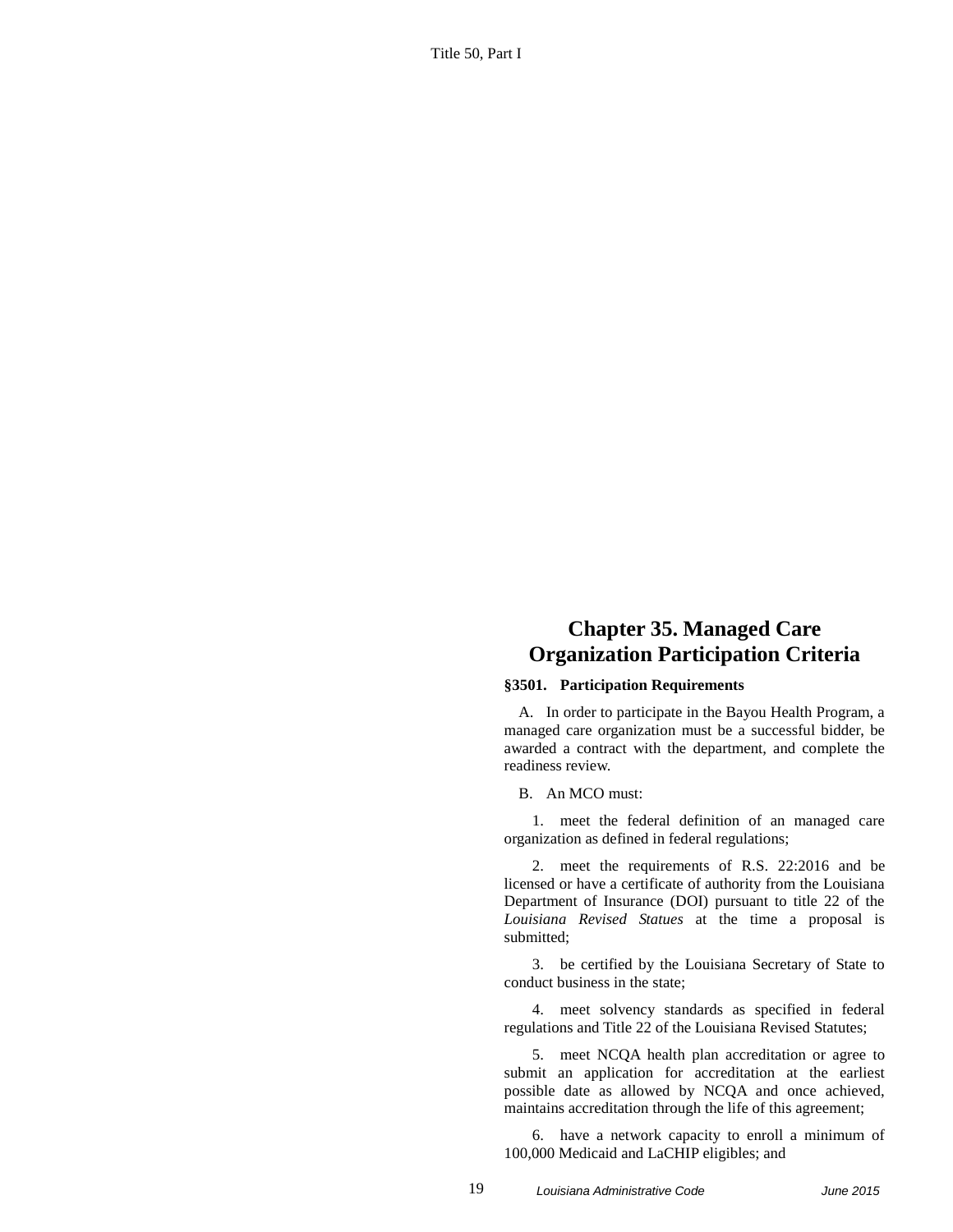7. not have an actual or perceived conflict of interest that, in the discretion of the department, would interfere or give the appearance of possibly interfering with its duties and obligations under this Rule, the contract and any and all appropriate guides. Conflict of interest shall include, but is not limited to, being the fiscal intermediary contractor for the department; and

8. establish and maintain a performance bond in the amount specified by the department and in accordance with the terms of the contract.

9. Except for licensure and financial solvency requirements, no other provisions of title 22 of the *Revised Statutes* shall apply to an MCO participating in the Louisiana Medicaid Program.

C. An MCO shall ensure the provision of core benefits and services to Medicaid enrollees in a department designated geographic service area as specified in the terms of the contract.

D. Upon request by the Centers for Medicare and Medicaid Services, the Office of Inspector General, the Government Accounting Office, the department or its designee, an MCO shall make all of its records pertaining to its contract (services provided there under and payment for services) with the department available for review, evaluation and audit. The records shall include, but are not limited to the following:

- 1. pertinent books and documents;
- 2. financial records;
- 3. medical records and documents; and

4. provider records and documents involving financial transactions related to the contract.

E. An MCO shall maintain an automated management information system that collects, analyzes, integrates and reports data that complies with department and federal reporting requirements.

1. The MCO shall submit to the department for approval the MCO's emergency/contingency plan if the MCO is unable to provide the data reporting specified in the contract and department issued guides.

F. An MCO shall obtain insurance coverage(s) including, but not limited to, workman's compensation, commercial liability, errors and omissions, and reinsurance as specified in the terms of the contract. Subcontractors, if any, shall be covered under these policies or have insurance comparable to the MCO's required coverage.

G. An MCO shall provide all financial reporting as specified in the terms of the contract.

H. An MCO shall secure and maintain a performance and fidelity bond as specified in the terms of the contract during the life of the contract.

I. In the event of noncompliance with the contract and the department's guidelines, an MCO shall be subject to the sanctions specified in the terms of the contract including, but not limited to:

1. corrective action plans;

- 2. monetary penalties;
- 3. temporary management; or

4. suspension and/or termination of the MCO's contract.

AUTHORITY NOTE: Promulgated in accordance with R. S. 36:254 and Title XIX of the Social Security Act.

HISTORICAL NOTE: Promulgated by the Department of Health and Hospitals, Bureau of Health Services Financing, LR 37:1583 (June 2011), amended LR 41:933 (May 2015).

### **§3503. Managed Care Organization Responsibilities**

A. The MCO shall be responsible for the administration and management of its requirements and responsibilities under the contract with the department and any and all department issued guides. This includes all subcontracts, employees, agents and anyone acting for or on behalf of the MCO.

1. No subcontract or delegation of responsibility shall terminate the legal obligation of the MCO to the department to assure that all requirements are carried out.

B. An MCO shall possess the expertise and resources to ensure the delivery of core benefits and services to members and to assist in the coordination of covered services, as specified in the terms of the contract.

1. An MCO shall have written policies and procedures governing its operation as specified in the contract and department issued guides.

C. An MCO shall accept enrollees in the order in which they apply without restriction, up to the enrollment capacity limits set under the contract.

1. An MCO shall not discriminate against enrollees on the basis of race, gender, color, national origin, age, health status, sexual orientation, or need for health care services, and shall not use any policy or practice that has the effect of discriminating on any such basis.

D. An MCO shall be required to provide service authorization, referrals, coordination, and/or assistance in scheduling the covered services consistent with standards as defined in the Louisiana Medicaid State Plan and as specified in the terms of the contract.

E. An MCO shall provide a chronic care management program as specified in the contract.

F. The MCO shall establish and implement a quality assessment and performance improvement program as specified in the terms of the contract and department issued guides.

G. An MCO shall develop and maintain a utilization management program including policies and procedures with defined structures and processes as specified in the terms of the contract and department issued guides.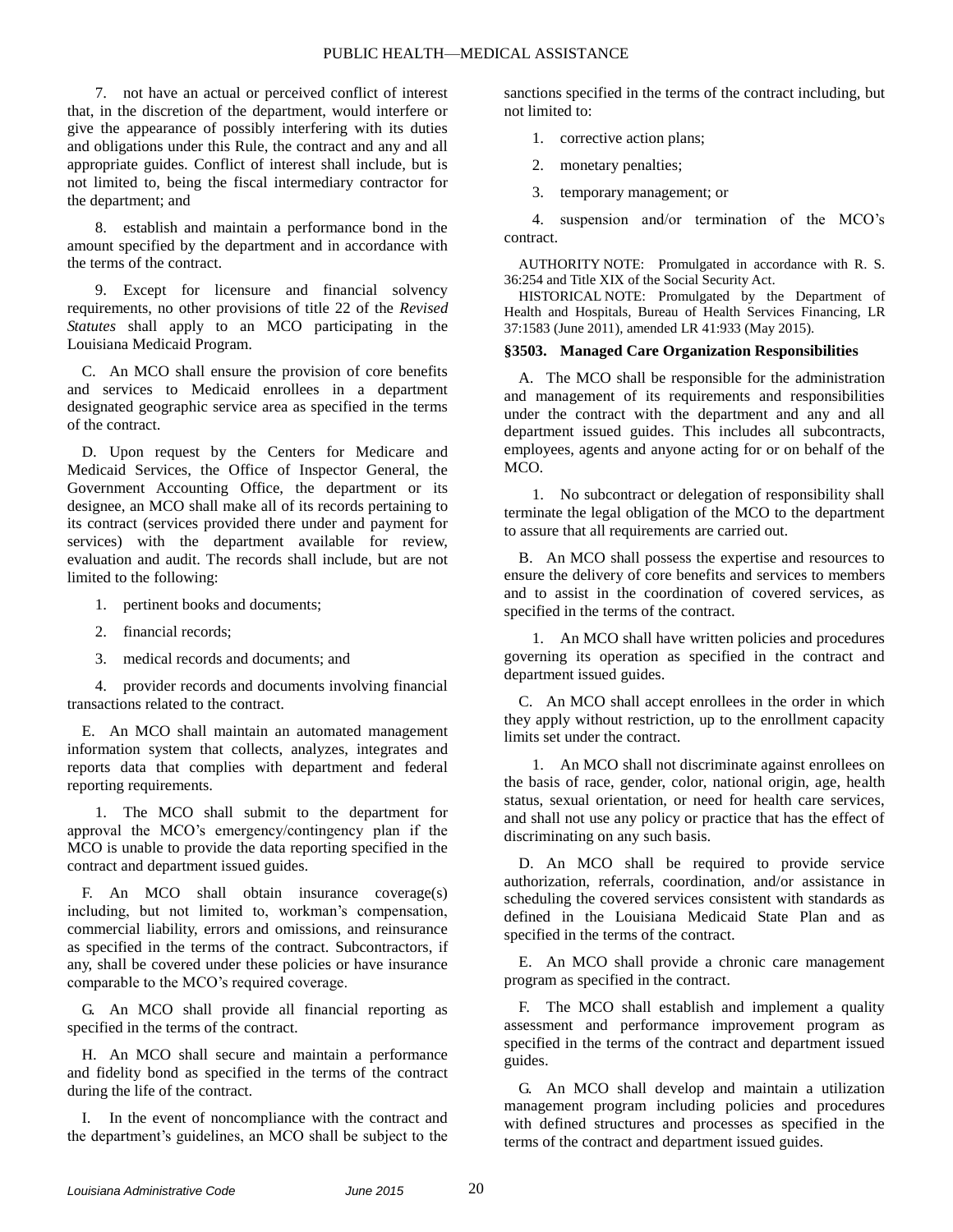H. An MCO shall develop and maintain effective continuity of care activities which ensure a continuum of care approach to providing health care services to members.

I. The MCO must have administrative and management arrangements or procedures, including a mandatory compliance plan, that are designed to guard against fraud and abuse.

1. The MCO shall comply with all state and federal laws and regulations relating to fraud, abuse, and waste in the Medicaid and CHIP program as well all requirements set forth in the contract and department issued guides.

J. An MCO shall maintain a health information system that collects, analyzes, integrates and reports data as specified in the terms of the contract and all department issued guides.

1. An MCO shall collect data on enrollees and provider characteristics and on services furnished to members through an encounter data system as specified in the contract and all department issued guides.

K. An MCO shall be responsible for conducting routine provider monitoring to ensure:

1. continued access to care for Medicaid recipients; and

2. compliance with departmental and contract requirements.

L. An MCO shall ensure that payments are not made to a provider who is in non-payment status with the department or is excluded from participation in federal health care programs (i.e., Medicare, Medicaid, CHIP, etc.).

M. Medical records shall be maintained in accordance with the terms and conditions of the contract. These records shall be safeguarded in such a manner as to protect confidentiality and avoid inappropriate disclosure according to federal and state law.

N. An MCO shall participate on the department's Medicaid Quality Committee to provide recommendations for the Bayou Health Program.

O. An MCO shall participate on the department's established committees for administrative simplification and quality improvement, which will include physicians, hospitals, pharmacists, other healthcare providers as appropriate, and at least one member of the Senate and House Health and Welfare Committees or their designees.

P. The MCO shall provide both member and provider services in accordance with the terms of the contract and department issued guides.

1. The MCO shall submit member handbooks, provider handbooks, and templates for the provider directory to the department for approval prior to distribution and subsequent to any material revisions.

a. The MCO must submit all proposed changes to the member handbooks and/or provider manuals to the department for review and approval in accordance with the terms of the contract and the department issued guides.

b. After approval has been received from the department, the MCO must provide notice to the members and/or providers at least 30 days prior to the effective date of any proposed material changes to the plan through updates to the member handbooks and/or provider handbooks.

Q. The member handbook shall include, but not be limited to:

1. a table of contents;

2. a general description regarding:

a. how the MCO operates;

b. member rights and responsibilities;

c. appropriate utilization of services including emergency room visits for non-emergent conditions;

d. the PCP selection process; and

e. the PCP's role as coordinator of services;

3. member rights and protections as specified in 42 CFR §438.100 and the MCO's contract with the department including, but not limited to:

a. a member's right to disenroll from the MCO;

b. a member's right to change providers within the MCO;

c. any restrictions on the member's freedom of choice among MCO providers; and

d. a member's right to refuse to undergo any medical service, diagnoses, or treatment, or to accept any health service provided by the MCO if the member objects (or in the case of a child, if the parent or guardian objects)on religious grounds;

4. member responsibilities, appropriate and inappropriate behavior, and any other information deemed essential by the MCO or the department, including but not limited to:

a. immediately notifying the MCO if he or she has a Worker's Compensation claim, a pending personal injury or medical malpractice law suit, or has been involved in an auto accident;

b. reporting to the department if the member has or obtains another health insurance policy, including employer sponsored insurance; and

c. a statement that the member is responsible for protecting his/her identification card and that misuse of the card, including loaning, selling or giving it to others could result in loss of the member's Medicaid eligibility and/or legal action;

5. the amount, duration, and scope of benefits available under the MCO's contract with the department in sufficient detail to ensure that members have information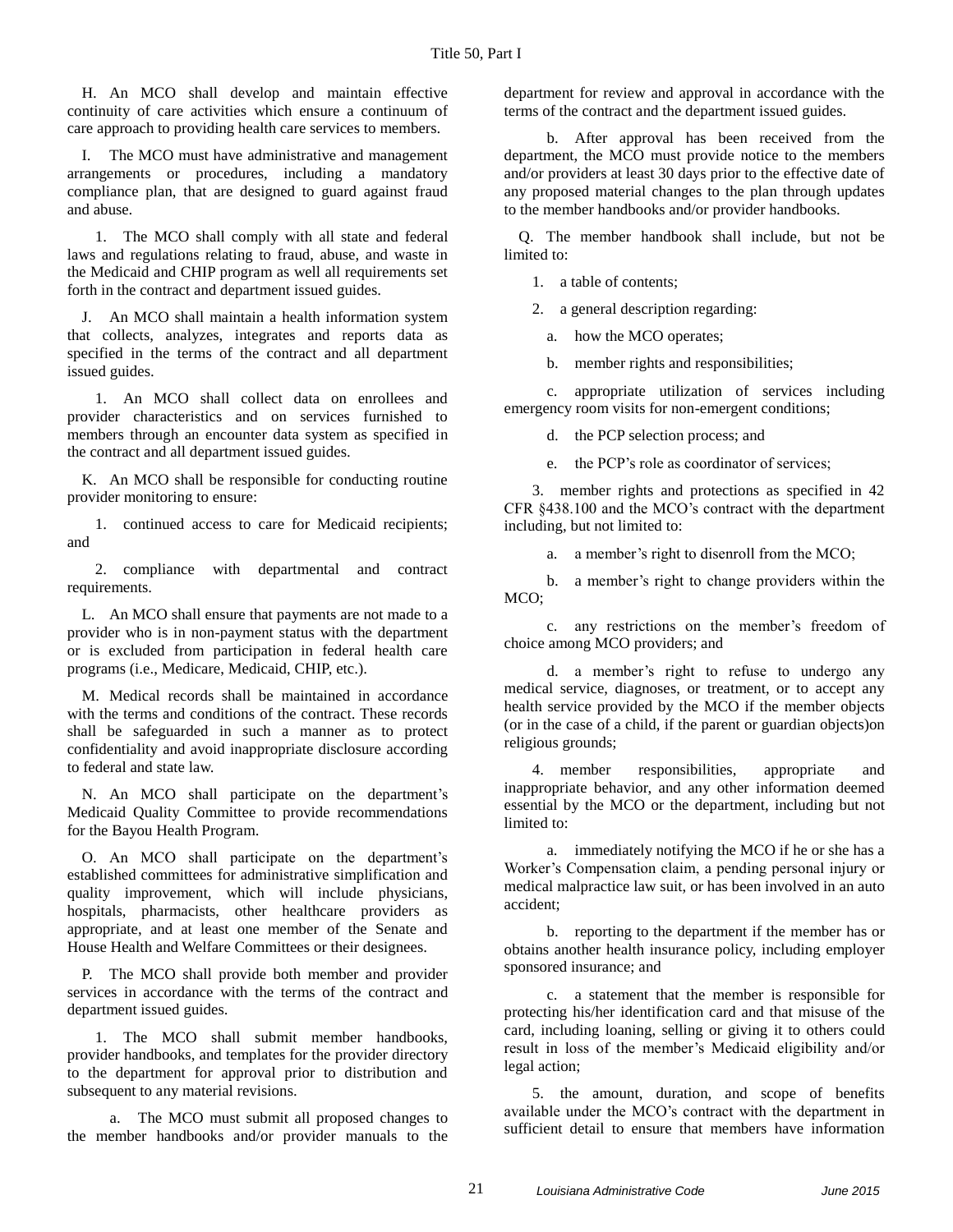needed to aid in understanding the benefits to which they are entitled including, but not limited to:

a. information about health education and promotion programs, including chronic care management;

b. the procedures for obtaining benefits, including prior authorization requirements and benefit limits;

c. how members may obtain benefits, including family planning services and specialized behavioral health services, from out-of-network providers;

d. how and where to access any benefits that are available under the Louisiana Medicaid State Plan, but are not covered under the MCO's contract with the department;

e. information about early and periodic screening, diagnosis and treatment (EPSDT) services;

f. how transportation is provided, including how to obtain emergency and non-emergency medical transportation;

g. the post-stabilization care services rules set forth in 42 CFR 422.113(c);

h. the policy on referrals for specialty care, including behavioral health services and other benefits not furnished by the member's primary care provider;

for counseling or referral services that the MCO does not cover because of moral or religious objections, the MCO is required to furnish information on how or where to obtain the service;

j. how to make, change, and cancel medical appointments and the importance of canceling and/or rescheduling rather than being a "no show";

k. the extent to which and how after-hour services are provided; and

information about the MCO's formulary and/or preferred drug list (PDL), including where the member can access the most current information regarding pharmacy benefits;

6. instructions to the member to call the Medicaid Customer Service Unit toll free telephone number or access the Medicaid member website to report changes in parish of residence, mailing address or family size changes;

7. a description of the MCO's member services and the toll-free telephone number, fax number, e-mail address and mailing address to contact the MCO's Member Services Unit;

8. instructions on how to request multi-lingual interpretation and translation services when needed at no cost to the member. This information shall be included in all versions of the handbook in English and Spanish; and

9. grievance, appeal, and state fair hearing procedures and time frames as described in 42 CFR §438.400 through §438.424 and the MCO's contract with the department.

R. The provider manual shall include, but not be limited to:

1. billing guidelines;

2. medical management/utilization review guidelines;

3. case management guidelines;

4. claims processing guidelines and edits;

5. grievance and appeals procedures and process; and

6. other policies, procedures, guidelines, or manuals containing pertinent information related to operations and pre-processing claims.

S. The provider directory for members shall be developed in three formats:

1. a hard copy directory to be made available to members and potential members upon request;

2. an accurate electronic file refreshed weekly of the directory in a format to be specified by the department and used to populate a web-based online directory for members and the public; and

3. an accurate electronic file refreshed weekly of the directory for use by the enrollment broker.

T. The department shall require all MCOs to utilize the standard form designated by the department for the prior authorization of prescription drugs, in addition to any other currently accepted facsimile and electronic prior authorization forms.

1. An MCO may submit the prior authorization form electronically if it has the capabilities to submit the form in this manner.

AUTHORITY NOTE: Promulgated in accordance with R.S. 36:254 and Title XIX of the Social Security Act.

HISTORICAL NOTE: Promulgated by the Department of Health and Hospitals, Bureau of Health Services Financing, LR 37:1583 (June 2011), amended LR 39:92 (January 2013), LR 40:66 (January 2014), LR 41:933 (May 2015).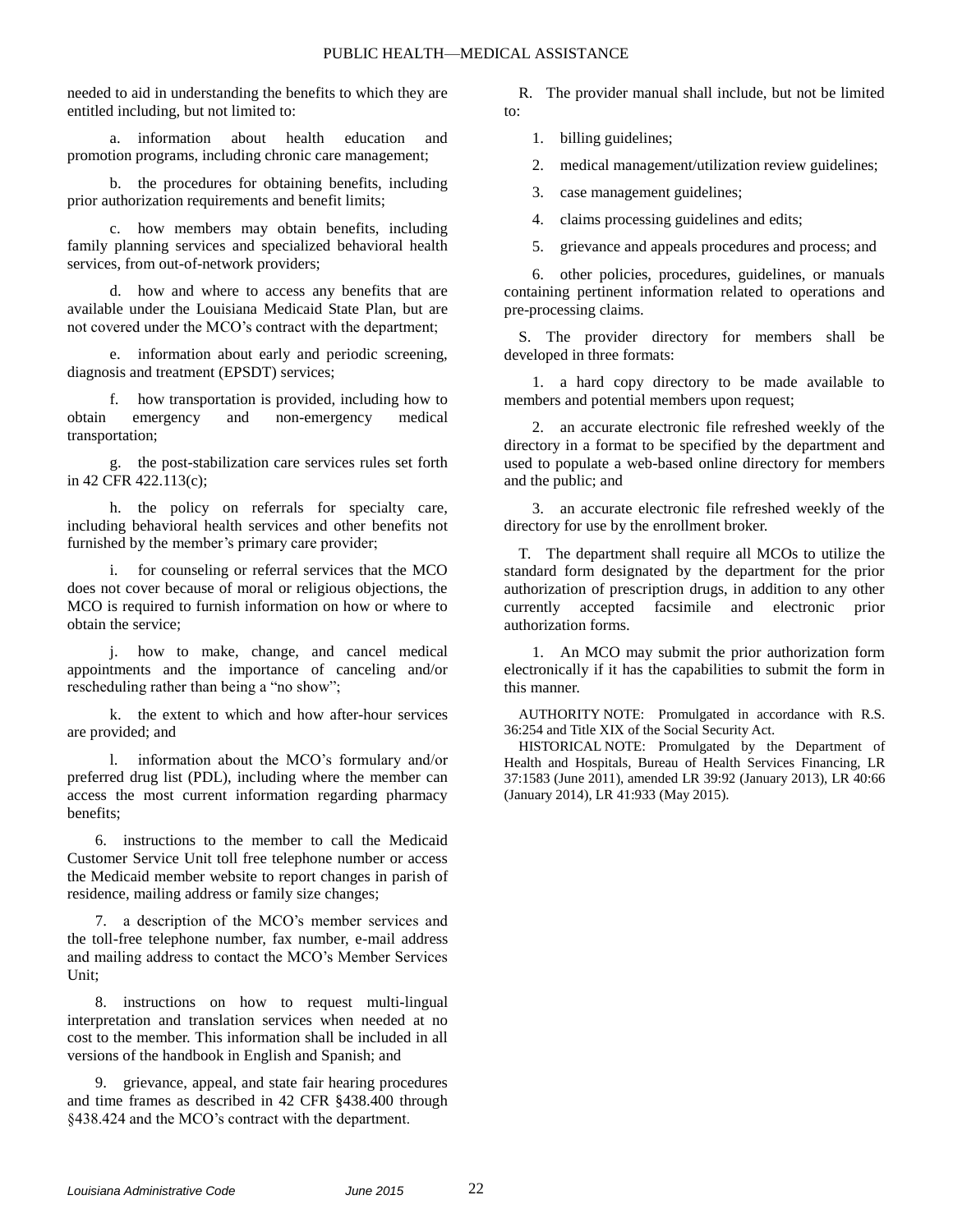2. Covered services shall be defined as those health care services and benefits to which a Medicaid and LaCHIP eligible individual is entitled to under the Louisiana Medicaid state plan.

B. The MCO:

1. shall ensure that medically necessary services, defined in LAC 50:I.1101, are sufficient in amount, duration, or scope to reasonably be expected to achieve the purpose for which the services are being furnished;

2. may not arbitrarily deny or reduce the amount, duration, or scope of a required service because of diagnosis, type of illness, or condition of the member;

3. may place appropriate limits on a service:

a. on the basis of certain criteria, such as medical necessity; or

b. for the purpose of utilization control, provided the services furnished can reasonably be expected to achieve their purpose;

4. shall provide core benefits and services as outlined and defined in the contract and shall provide medically necessary and appropriate care to Medicaid MCO Program members;

5. shall provide all of the core benefits and services consistent with, and in accordance with, the standards as defined in the Title XIX Louisiana Medicaid state plan:

a. the MCO may exceed the limits as specified in the minimum service requirements outlined in the contract;

b. no medical service limitation can be more restrictive than those that currently exist under the Title XIX Louisiana Medicaid State Plan;

6. shall provide pregnancy-related services that are necessary for the health of the pregnant woman and fetus, or that have become necessary as a result of being pregnant and includes, but is not limited to prenatal care, delivery, postpartum care, and family planning/interconception care services for pregnant women in accordance with federal regulations; and

7. shall establish a pharmaceutical and therapeutics (P and T) committee or similar committee for the development of its formulary and the PDL.

C. If the MCO elects not to provide, reimburse for, or provide coverage of a counseling or referral service because of an objection on moral or religious grounds, the MCO must furnish information about the services it does not cover in accordance with §1932(b)(3)(B)(ii) of the Social Security Act and federal regulations by notifying:

1. the department in its response to the department's request for proposals (RFP) or whenever it adopts the policy during the term of the contract;

2. the potential enrollees before and during enrollment in the MCO;

## **§3507. Benefits and Services**

A. Core benefits and services shall be furnished in an amount, duration, and scope that is no less than the amount, duration, and scope for the same services furnished to enrollees under Louisiana Medicaid state plan.

1. Core benefits and services shall be defined as those health care services and benefits required to be provided to Medicaid MCO members enrolled in the MCO as specified under the terms of the contract and department issued guides.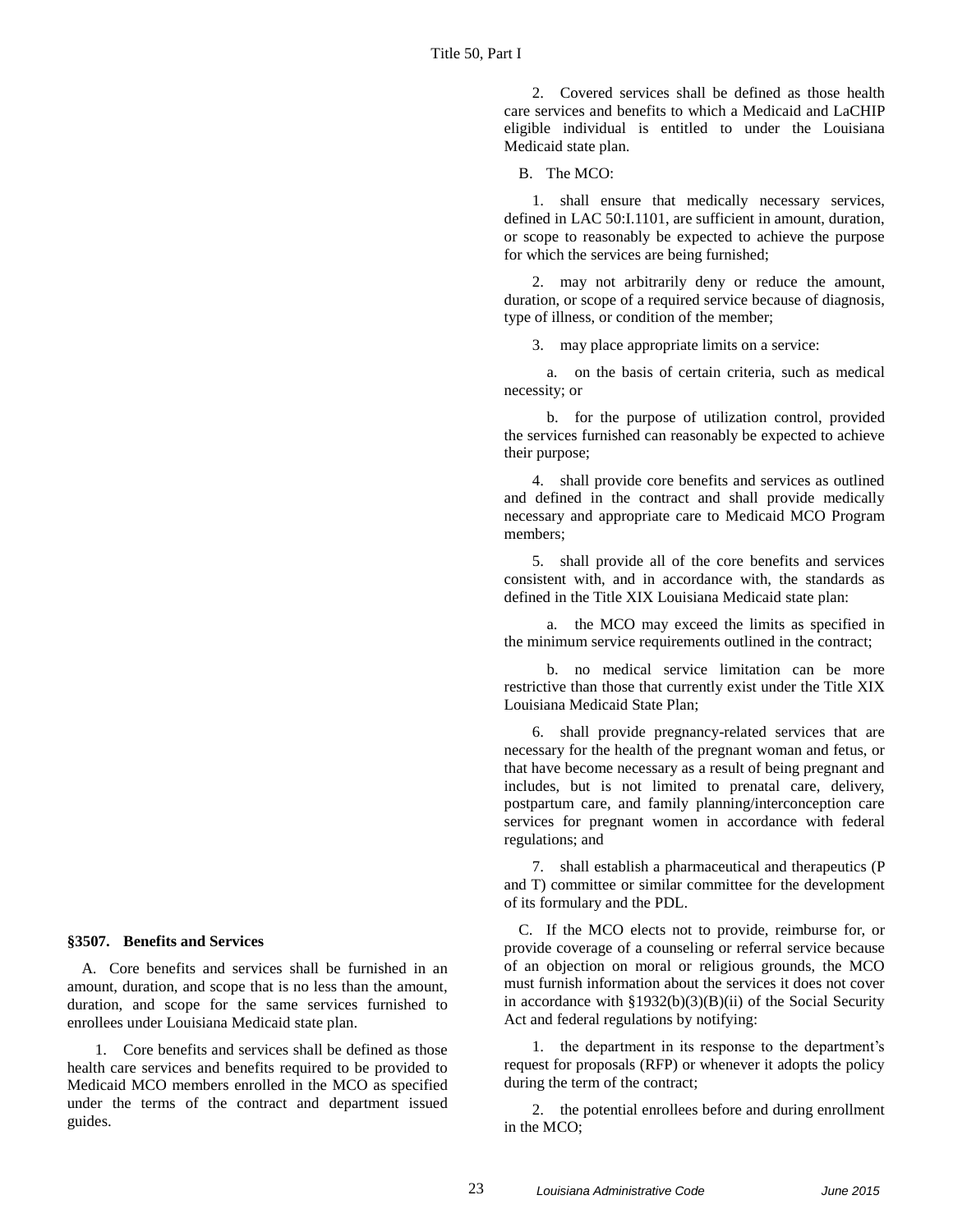3. enrollees within 90 days after adopting the policy with respect to any particular service; and

4. members through the inclusion of the information in the member handbook.

D. The following is a summary listing of the core benefits and services that a MCO is required to provide:

- 1. inpatient hospital services;
- 2. outpatient hospital services;
- 3. ancillary medical services;
- 4. organ transplant-related services;

5. family planning services as specified in 42 CFR §431.51(b)(2) (not applicable to an MCO operating under a moral and religious objection as specified in the contract);

- 6. EPSDT/well child visits;
- 7. emergency medical services;
- 8. communicable disease services;
- 9. durable medical equipment and certain supplies;
- 10. prosthetics and orthotics;

11. emergency and non-emergency medical transportation;

- 12. home health services;
- 13. basic behavioral health services;

14. school-based health clinic services provided by the Office of Public Health certified school-based health clinics;

- 15. physician services;
- 16. maternity services;
- 17. chiropractic services;

18. rehabilitation therapy services (physical, occupational, and speech therapies);

19. pharmacy services (outpatient prescription medicines dispensed with the exception of those prescribed by a specialized behavioral health provider, and at the contractual responsibility of another Medicaid managed care entity);

- 20. hospice services;
- 21. personal care services (age 0-20); and
- 22. pediatric day healthcare services.

NOTE: This overview is not all inclusive. The contract, policy transmittals, state plan amendments, regulations, provider bulletins, provider manuals, published fee schedules, and guides issued by the department are the final authority regarding services.

E. Transition Provisions

1. In the event a member transitions from an MCO included status to an MCO excluded status before being discharged from a hospital and/or rehabilitation facility, the cost of the entire admission will be the responsibility of the MCO. This is only one example and does not represent all situations in which the MCO is responsible for cost of services during a transition.

2. In the event a member is transitioning from one MCO to another and is hospitalized at 12:01 a.m. on the effective date of the transfer, the relinquishing MCO shall be responsible for both the inpatient hospital charges and the charges for professional services provided through the date of discharge. Services other than inpatient hospital will be the financial responsibility of the receiving MCO.

F. The core benefits and services provided to the members shall include, but are not limited to, those services specified in the contract.

1. Policy transmittals, State Plan amendments, regulations, provider bulletins, provider manuals, and fee schedules, issued by the department are the final authority regarding services.

G. Excluded Services

1. The following services will continue to be reimbursed by the Medicaid Program on a fee-for-service basis. The MCO shall provide any appropriate referral that is medically necessary. The department shall have the right to incorporate these services at a later date if the member capitation rates have been adjusted to incorporate the cost of such service. Excluded services include:

a. services provided through the Early-Steps Program (IDEA Part C Program services);

b. dental services;

c. intermediate care facility services for persons with intellectual disabilities;

- d. personal care services (age 21 and over);
- e. nursing facility services;

f. Individualized Education Plan services provided by a school district and billed through the intermediate school district, or school-based services funded with certified public expenditures;

g. specialized behavioral health services;

- h. applied behavioral analysis therapy services; and
- i. targeted case management services.
- H. Utilization Management

1. The MCO shall develop and maintain policies and procedures with defined structures and processes for a utilization management (UM) program that incorporates utilization review. The program shall include service authorization and medical necessity review and comply with the requirements set forth in this Section, the contract and department issued guides.

a. The MCO-P shall submit UM policies and procedures to the department for written approval annually and subsequent to any revisions.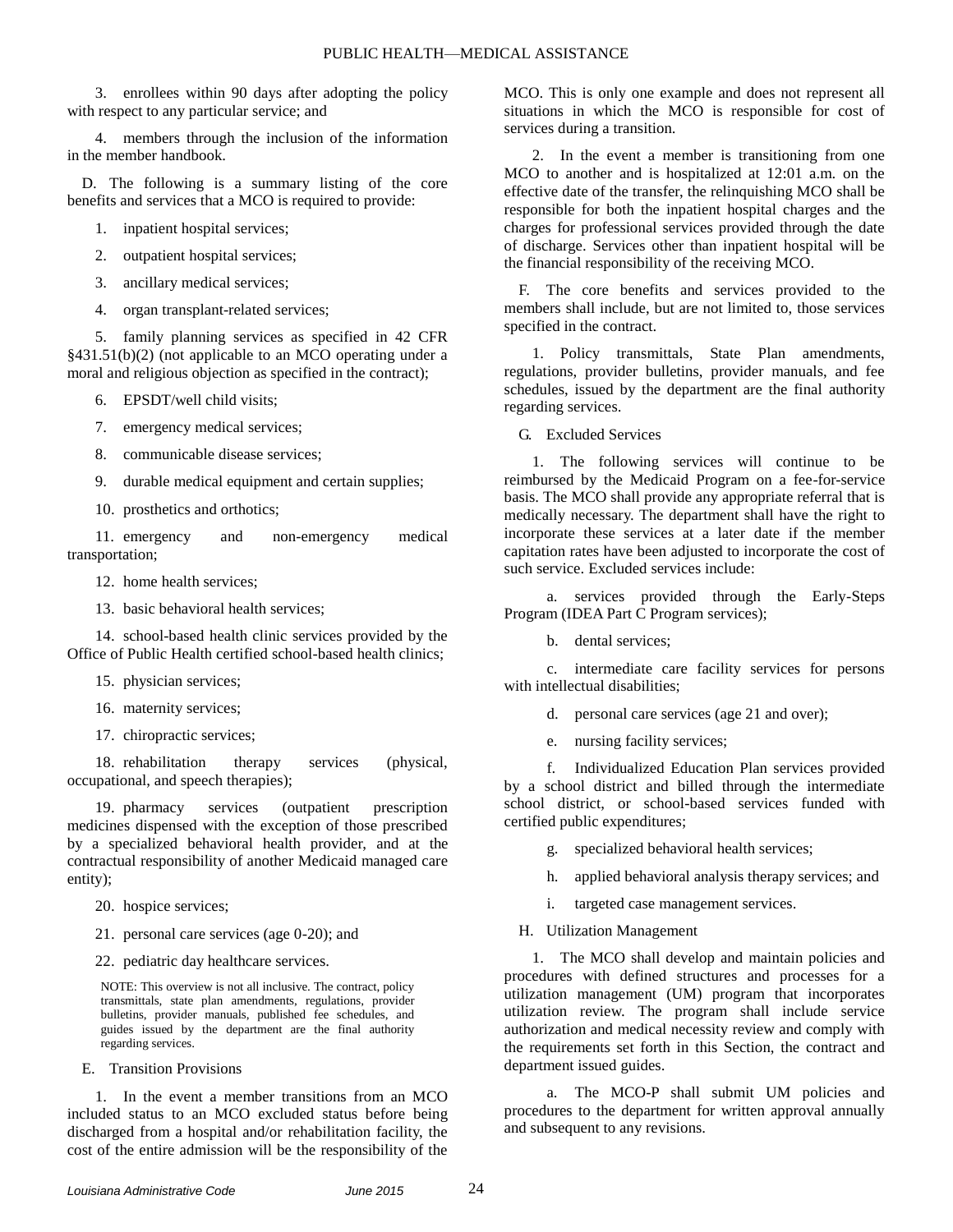2. The UM Program policies and procedures shall, at a minimum, include the following requirements:

a. the individual(s) who is responsible for determining medical necessity, appropriateness of care, level of care needed, and denying a service authorization request or authorizing a service in amount, duration or scope that is less than requested, must meet the following requirements. The individual shall:

i. be a licensed clinical professional with appropriate clinical expertise in the treatment of a member's condition or disease;

ii. have no history of disciplinary action or sanctions, including loss of staff privileges or participation restrictions that have been taken or are pending such action by any hospital, governmental agency or unit, or regulatory body, that raise a substantial question as to the clinical peer reviewer's physical, mental, or professional competence or moral character; and

iii. attest that no adverse determination will be made regarding any medical procedure or service outside of the scope of such individual's expertise;

b. the methodology utilized to evaluate the clinical necessity, appropriateness, efficacy, or efficiency of health care services;

c. the data sources and clinical review criteria used in decision making;

d. the appropriateness of clinical review shall be fully documented;

e. the process for conducting informal reconsiderations for adverse determinations;

f. mechanisms to ensure consistent application of review criteria and compatible decisions;

g. data collection processes and analytical methods used in assessing utilization of healthcare services; and

h. provisions for assuring confidentiality of clinical and proprietary information.

3. The UM Program's medical management and medical necessity review criteria and practice guidelines shall be reviewed annually and updated periodically as appropriate. The MCO shall use the medical necessity definition as set forth in LAC 50:I.1101 for medical necessity determinations.

a. Medical management and medical necessity review criteria and practice guidelines shall:

i. be objective and based on valid and reliable clinical evidence or a consensus of health care professionals in the particular field;

ii. consider the needs of the members;

iii. be adopted in consultation with contracting health care professionals; and

iv. be disseminated to all affected providers, members, and potential members upon request.

b. The MCO must identify the source of the medical management criteria used for the review of medical necessity and for service authorization requests.

i. The vendor must be identified if the criteria are purchased.

ii. The association or society must be identified if the criteria are developed/recommended or endorsed by a national or state health care provider association or society.

iii. The guideline source must be identified if the criteria are based on national best practice guidelines.

iv. The individuals who will make medical necessity determinations must be identified if the criteria are based on the medical training, qualifications, and experience of the MCO medical director or other qualified and trained professionals.

4. The MCO shall ensure that only licensed clinical professionals with appropriate clinical expertise in the treatment of a member's condition or disease shall determine service authorization request denials or authorize a service in an amount, duration or scope that is less than requested.

5. The MCO shall ensure that compensation to individuals or entities that conduct UM activities is not structured to provide incentives for the individual or entity to deny, limit, or discontinue medically necessary covered services to any member in accordance with 42 CFR §438.6(h), 42 CFR §422.208, and 42 CFR §422.210.

AUTHORITY NOTE: Promulgated in accordance with R.S. 36:254 and Title XIX of the Social Security Act.

HISTORICAL NOTE: Promulgated by the Department of Health and Hospitals, Bureau of Health Services Financing, LR 37:1585 (June 2011), amended LR 39:92 (January 2013), repromulgated LR 39:318 (February 2013), LR 41:936 (May 2015).

### **§3509. Reimbursement Methodology**

A. Payments to an MCO. The department, or its fiscal intermediary, shall make monthly capitation payments to the MCO based on a per member, per month (PMPM) rate.

1. The department will establish monthly payment rates within an actuarially sound rate range certified by its actuaries. Consistent with all applicable federal rules and regulations, the rate range will initially be developed using fee-for-service claims data, Bayou Health shared savings claims experience, Bayou Health prepaid encounter data, financial data reported by Bayou Health plans, supplemental ad hoc data, and actuarial analyses with appropriate adjustments.

2. As the Bayou Health Program matures and fee-forservice data is no longer available, there will be increasing reliance on encounter data and/or financial data to set future rates, subject to comparable adjustments.

3. PMPM payments will be set on the basis of health status-based risk adjustments. An initial universal PMPM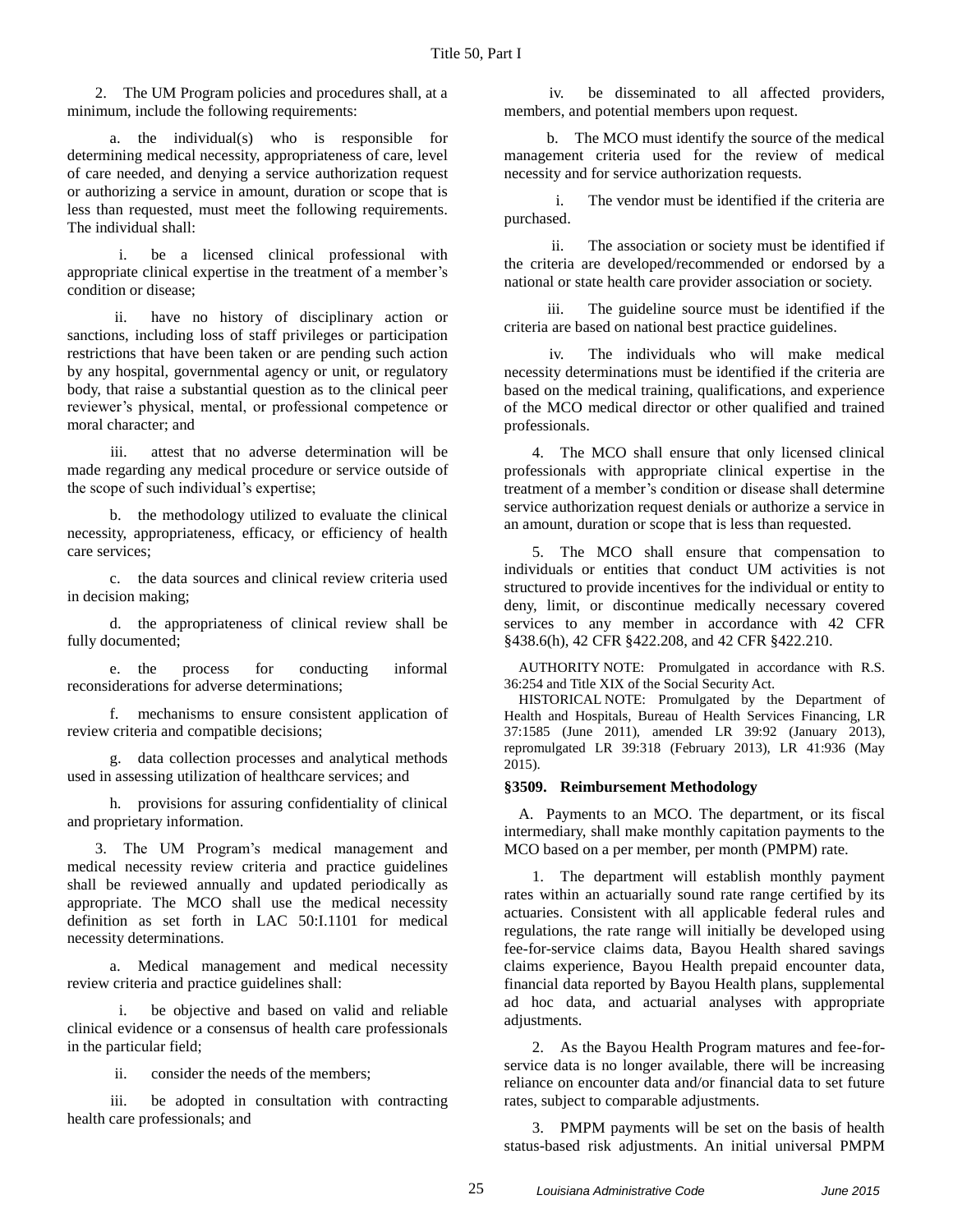rate will be set for all MCOs at the beginning of each contract period and as deemed necessary by the department.

a. The health risk of the Medicaid enrollees enrolled in the MCO will be measured using a nationallyrecognized risk-assessment model.

b. Utilizing this information, the universal PMPM rates will be adjusted to account for the health risk of the enrollees in each MCO relative to the overall population being measured.

c. The health risk of the members and associated MCO risk scores will be updated periodically to reflect changes in risk over time.

d. The department will provide the MCO with advance notice of any major revision to the risk-adjustment methodology.

4. An MCO shall be reimbursed a one-time supplemental lump sum payment, hereafter referred to as a "maternity kick payment", for each obstetrical delivery in the amount determined by the department's actuary.

a. The maternity kick payment is intended to cover the cost of prenatal care, the delivery event, and postpartum care. Payment will be paid to the MCO upon submission of satisfactory evidence of the occurrence of a delivery.

b. Only one maternity kick payment will be made per delivery event. Therefore, multiple births during the same delivery will still result in one maternity kick payment being made.

c. The maternity kick payment will be paid for both live and still births. A maternity kick payment will not be reimbursed for spontaneous or induced abortions.

5. PMPM payments related to pharmacy services will be adjusted to account for pharmacy rebates.

6. - 6.a. Reserved.

7. A withhold of the aggregate capitation rate payment may be applied to provide an incentive for MCO compliance as specified in the contract.

B. As Medicaid is the payor of last resort, an MCO must agree to accept the PMPM rate as payment-in-full from the department and agree not to seek additional payment from a member for any unpaid cost.

C. The MCO rate does not include graduate medical education payments or disproportionate share hospital payments. These supplemental payments will be made to applicable providers outside the PMPM rate by the department according to methodology consistent with existing Rules.

D. An MCO shall assume 100 percent liability for any expenditure above the PMPM rate.

E. The MCO shall meet all financial reporting requirements specified in the terms of the contract.

F. An MCO shall have a medical loss ratio (MLR) for each MLR reporting calendar year of not less than 85

percent using definitions for health care services, quality initiatives, and administrative cost as specified in 45 CFR Part 158.

1. An MCO shall provide an annual MLR report, in a format as determined by the department, by June 1 following the MLR reporting year that separately reports the MCO's medical loss ratio for services provided to Medicaid enrollees and payment received under the contract with the department from any other products the MCO may offer in the state of Louisiana.

2. If the medical loss ratio is less than 85 percent, the MCO will be subject to refund of the difference, within the timeframe specified, to the department by August 1. The portion of any refund due the department that has not been paid by August 1 will be subject to interest at the current Federal Reserve Board lending rate or in the amount of ten percent per annum, whichever is higher.

3. The department shall provide for an audit of the MCO's annual MLR report and make public the results within 60 calendar days of finalization of the audit.

G. Any cost sharing imposed on Medicaid members must be in accordance with the federal regulations governing cost sharing and cannot exceed the amounts reflected in the Louisiana Medicaid State Plan, but the amounts can be less than the cost sharing levels in the State Plan.

H. The department may adjust the PMPM rate, during the term of the contract, based on:

1. changes to core benefits and services included in the capitation rate;

2. changes to Medicaid population groups eligible to enroll in an MCO;

3. changes in federal requirements; and/or

4. legislative appropriations and budgetary constraints.

I. Any adjusted rates must continue to be actuarially sound and will require an amendment to the contract.

J. The MCO shall not assign its rights to receive the PMPM payment, or its obligation to pay, to any other entity.

1. At its option, the department may, at the request of the MCO, make payment to a third party administrator.

2. - 3.a.Reserved.

K. In the event that an incorrect payment is made to the MCO, all parties agree that reconciliation will occur.

1. If an error or overcharge is discovered by the department, it will be handled in accordance with the terms and conditions of the contract.

L. Network Provider Reimbursement

1. Reimbursement for covered services shall be equal to or greater than the published Medicaid fee-for-service rate in effect on the date of service, unless mutually agreed by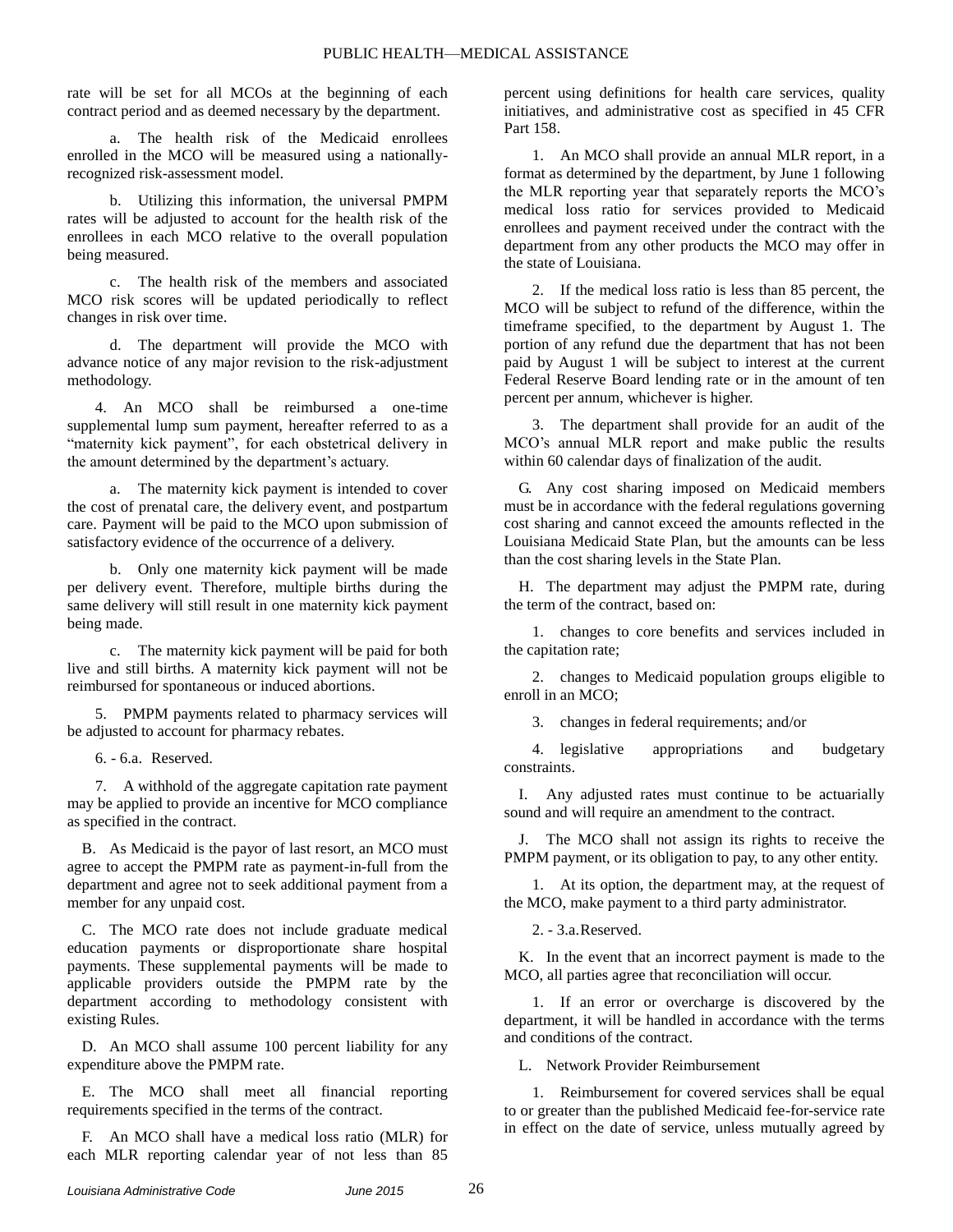both the plan and the provider in the provider contract to pay otherwise.

a. The MCO shall pay a pharmacy dispensing fee, as defined in the contract, at a rate no less than the minimum rate specified in the terms of the contract.

2. The MCO's subcontract with the network provider shall specify that the provider shall accept payment made by the MCO as payment-in-full for core benefits and services provided and shall not solicit or accept any surety or guarantee of payment from the department or the member.

a. The term "member" shall include the patient, parent(s), guardian, spouse or any other legally responsible person of the member being served.

3. The MCO shall not enter into alternative payment arrangements with federally qualified health centers (FQHCs) or rural health clinics (RHCs) as the MCO is required to reimburse these providers according to the published FQHC/RHC Medicaid prospective payment schedule rate in effect on the date of service, whichever is applicable.

M. Out-of-Network Provider Reimbursement

1. The MCO is not required to reimburse more than 90 percent of the published Medicaid fee-for-service rate in effect on the date of service to out-of-network providers to whom they have made at least three documented attempts to include the provider in their network as per the terms of the contract.

2. If three attempts to contract with the provider prior to the delivery of the medically necessary service have not been documented, the CNN-P shall reimburse the provider the published Medicaid fee-for-service rate in effect on the date of service.

3. The MCO is not required to reimburse pharmacy services delivered by out-of-network providers. The MCO shall maintain a system that denies the claim at the point-ofsale for providers not contracted in the network.

N. Reimbursement for Emergency Services for In-Network or Out-of-Network Providers

1. The MCO is financially responsible for ambulance services, emergency and urgently needed services and maintenance, and post-stabilization care services in accordance with the provisions set forth in 42 CFR §422.113.

2. The reimbursement rate for medically necessary emergency services shall be no less than the published Medicaid fee-for-service rate in effect on the date of service, regardless of whether the provider that furnished the services has a contract with the MCO.

a. The MCO may not concurrently or retrospectively reduce a provider's reimbursement rate for these emergency services, including ancillary and diagnostic services, provided during an episode of care.

AUTHORITY NOTE: Promulgated in accordance with R.S. 36:254 and Title XIX of the Social Security Act.

HISTORICAL NOTE: Promulgated by the Department of Health and Hospitals, Bureau of Health Services Financing, LR 37:1587 (June 2011), amended LR 39:92 (January 2013), LR 41:937 (May 2015).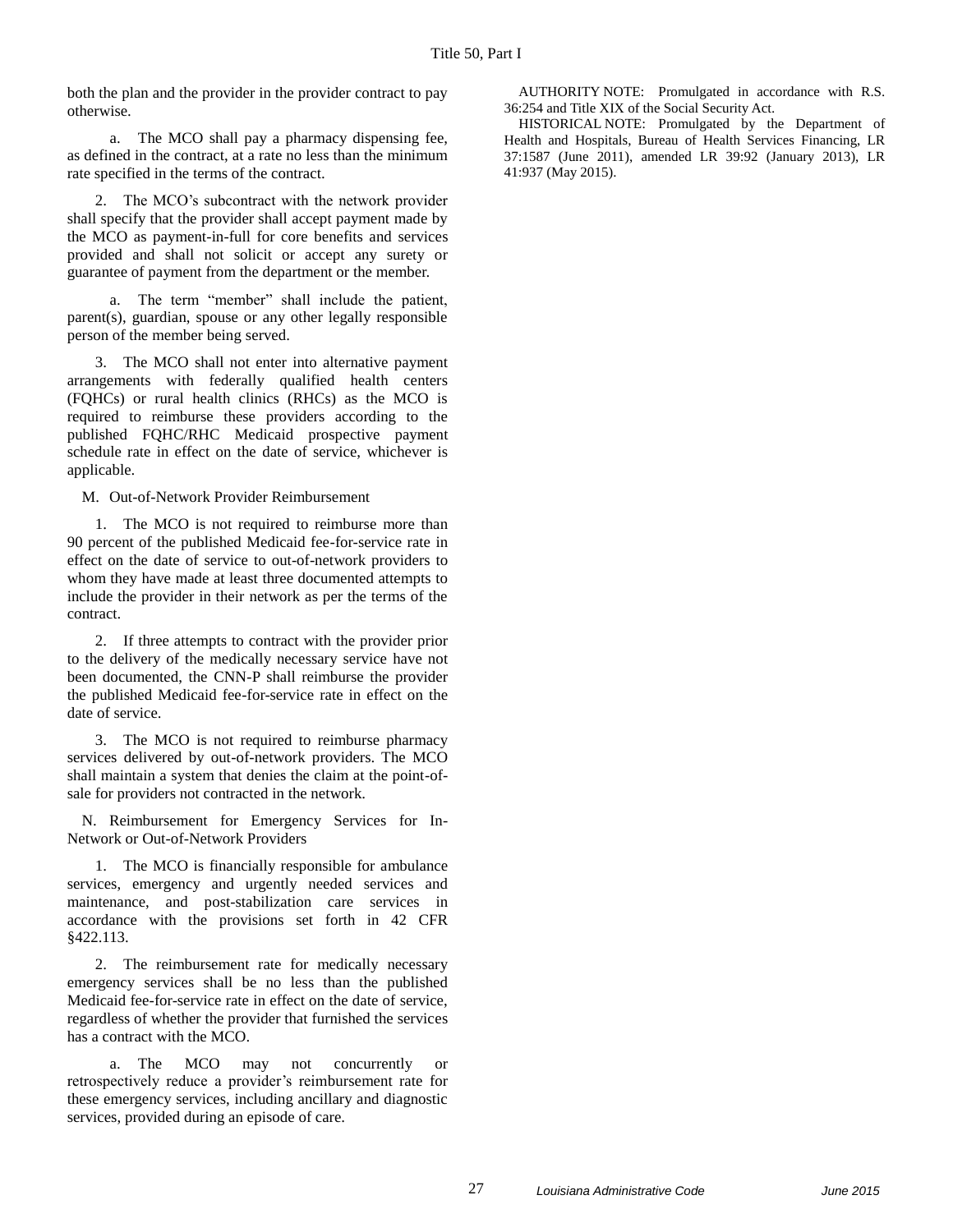## PUBLIC HEALTH—MEDICAL ASSISTANCE

### **§3705. General Provisions**

A. The MCO must have a system in place for members that include a grievance process, an appeal process, and access to the state fair hearing process once the MCO's appeal process has been exhausted.

B. Filing Requirements